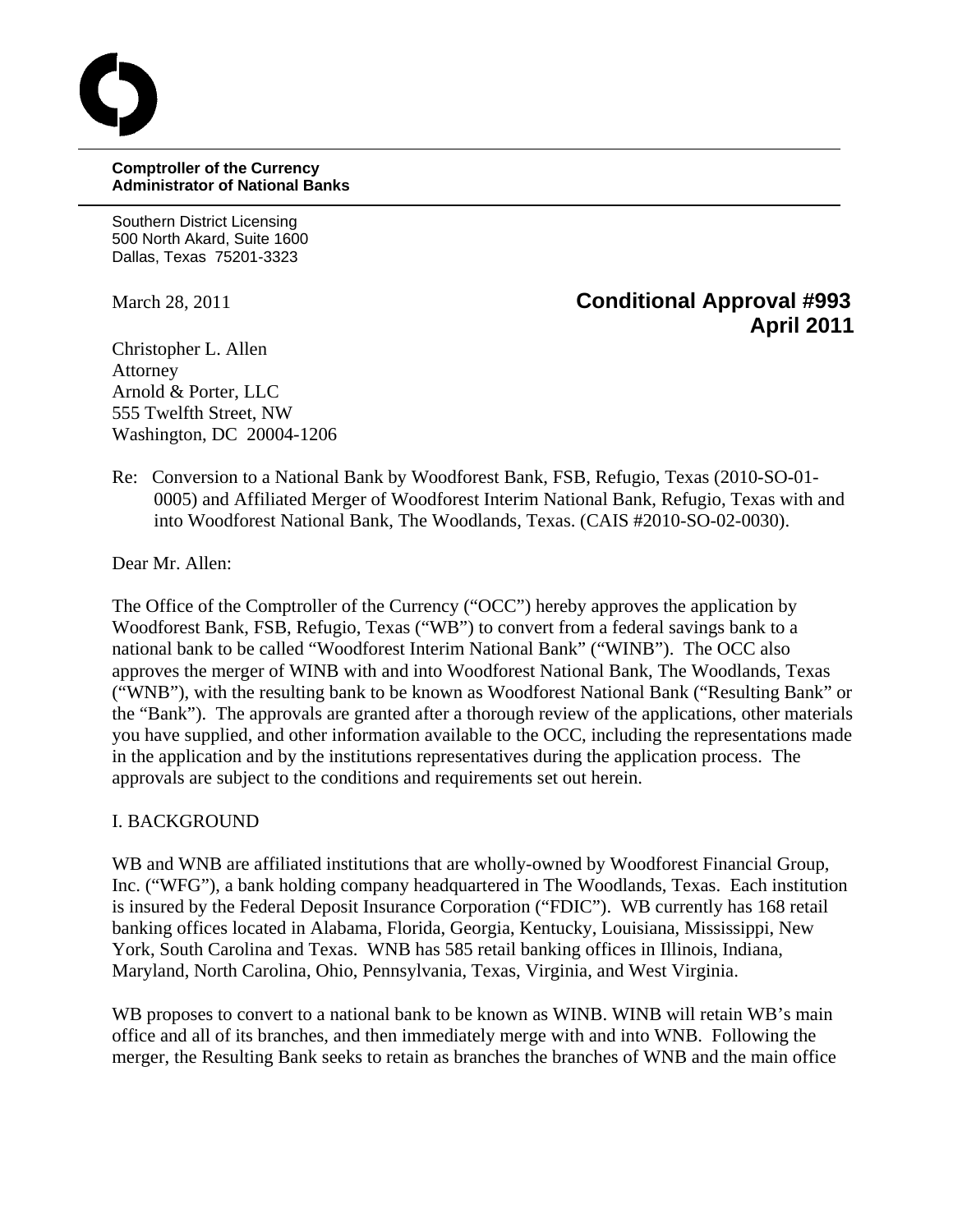and branches of WINB. The applications will result in a reorganization of the Woodforest corporate structure whereby the Resulting Bank would be the sole depository institution subsidiary of  $WFG<sup>1</sup>$  $WFG<sup>1</sup>$  $WFG<sup>1</sup>$ 

## II. ANALYSIS

#### A. Conversion

The conversion of WB to a national bank is legally authorized under 12 C.F.R. § 5.24 of the OCC's regulations and 12 C.F.R. § 552.2-7 of the regulations of the Office of Thrift Supervision ("OTS"). As required by OTS regulations, WB filed a conversion application with the OTS and the OTS raised no objection.

In deciding a conversion application, OCC regulations provide that the OCC takes into account whether the institution can operate safely and soundly as a national bank in compliance with applicable laws, regulations, and policies. The regulations provide that an application may be denied if a significant supervisory, Community Reinvestment Act ("CRA"), or compliance concern exists with the applicant; approval is inconsistent with applicable law, regulation, or policy; or the applicant fails to provide necessary information that the OCC has requested. The regulations further provide that a conversion application may be denied if the conversion would permit the applicant to escape supervisory action by its current regulator.

The OCC has conducted a thorough review of the conversion application in light of the factors set forth above and determined that the results of this review are consistent with approval of the conversion application. $^{2}$  $^{2}$  $^{2}$ 

B. Branch Retention after the Conversion

Pursuant to Section 341 of the recently enacted Dodd-Frank Wall Street Reform and Consumer Protection Act ("Dodd-Frank"),<sup>[3](#page-1-2)</sup> codified 12 U.S.C. § 5451, upon the OCC's approval of WB's conversion to a national bank, WINB may retain and operate all of WB's established branches.

Section 5451 states:

 $\overline{a}$ 

Notwithstanding the Federal Deposit Insurance Act (12 U.S.C. § 1811 et seq.), the Bank Holding Company Act of 1956 (12 U.S.C. 1841 et seq.), or any other provision of Federal or State law, a savings association that becomes a bank may—

(1) continue to operate any branch or agency that the savings association operated immediately before the savings association became a bank. . . .

<span id="page-1-0"></span><sup>&</sup>lt;sup>1</sup> Notices of the proposed transactions were published in Houston, Texas and Watertown, New York. The OCC received no comments regarding the proposed transactions.

<span id="page-1-1"></span> $<sup>2</sup>$  The OCC has determined that consideration and approval of the conversion application is consistent with the standards set forth in</sup> the Statement on Regulatory Conversions issued by the Federal Financial Institutions Examination Counsel on July 1, 2009.

<span id="page-1-2"></span><sup>&</sup>lt;sup>3</sup> Pub. L. 111-203, July 21, 2010, 124 Stat. 1376...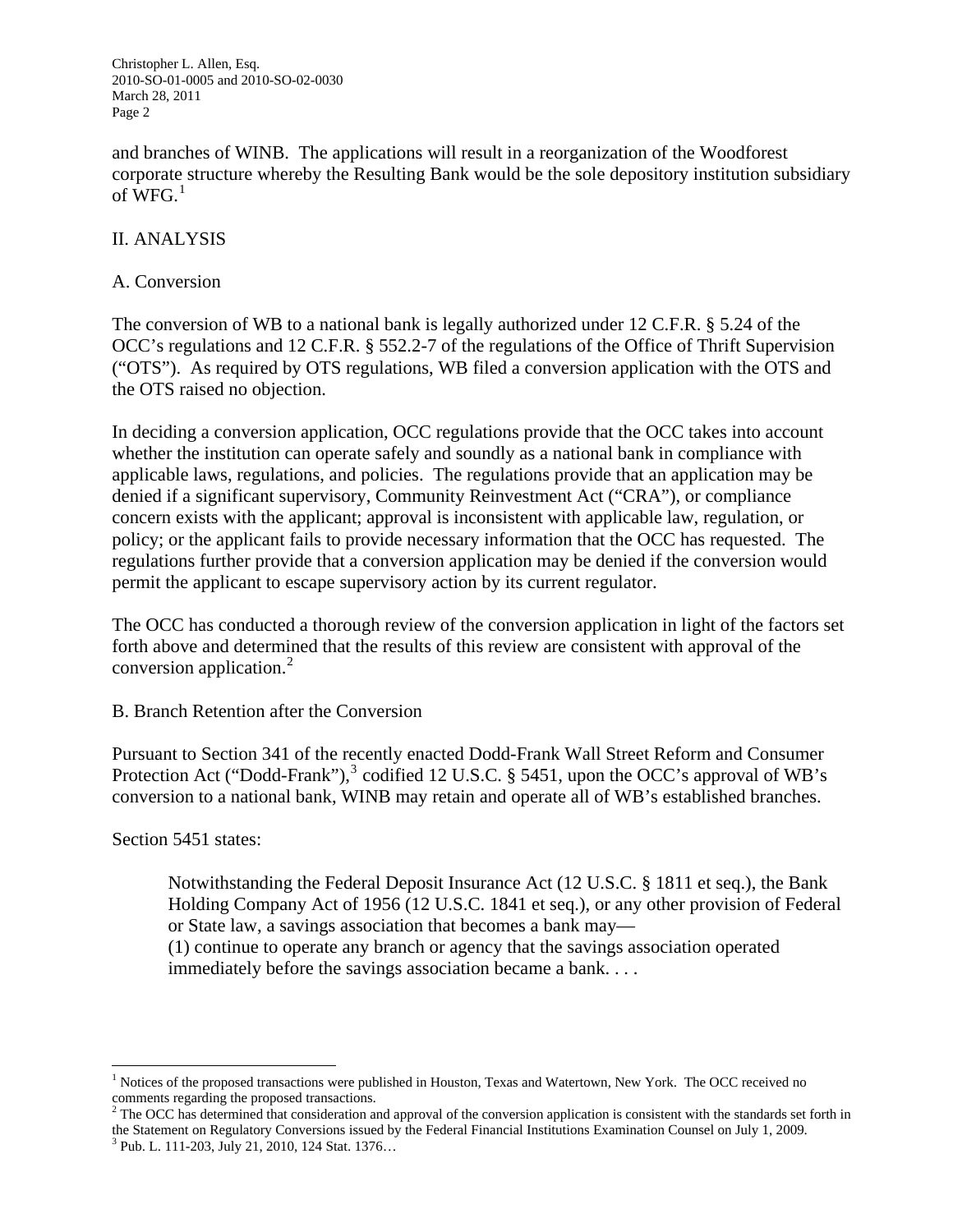This provision of Dodd-Frank expands the branch retention authority of federal savings banks that convert to national banks. Whereas previously, certain federal savings banks converting to national banks were permitted to retain branches established prior to the enactment of the Gramm-Leach-Bliley Act ("GLBA") in November 1999 pursuant to the standards and requirements set forth in 12 U.S.C. § 1464(i)(5), and other branches could be retained by a converting federal savings bank pursuant to an analysis of 12 U.S.C. § 36(c) or § 36(g), Dodd-Frank authorizes all federal savings banks that convert to national banks to retain all of their branches following conversion. Consequently, WINB may retain all branches of WB.

# C. Merger of WINB with and into WNB

Because WINB and WNB each have their main offices in Texas, WNB is authorized to acquire WINB pursuant to 12 U.S.C. § 215a, which governs mergers by national banks that have their main office located in the same state.

Consequently, the proposed merger is legally authorized under § 215a subject to consideration of the factors set forth in the Bank Merger Act ("BMA") and a review of the record of compliance of the banks with the CRA.

#### 1. Bank Merger Act

Pursuant to the BMA, the OCC must consider whether the merger will have any anticompetitive effects. The BMA also requires the OCC to consider the financial and managerial resources of the banks, their future prospects, and the convenience and needs of the communities to be served. Further, the OCC is required to consider the effectiveness of the banks in "combatting money laundering activities . . ."

The OCC reviewed the proposed merger transaction under the criteria of the BMA, 12 U.S.C. 1828(c), and applicable OCC regulations and policies. Because the parties to the merger are owned by the same holding company, we found that the merger would not have anticompetitive effects. In addition, the OCC considered the financial and managerial resources of the banks, their future prospects, the convenience and needs of the communities to be served, and the effectiveness of each insured depository institution in combatting money laundering activities. We found these factors to be consistent with approval.

#### 2. Community Reinvestment Act

 $\overline{a}$ 

The CRA requires the OCC to take into account the records of the institutions proposing to engage in a conversion or a merger in helping to meet the credit needs of the community, including lowand moderate-income ("LMI") neighborhoods, when evaluating conversion and merger applications.

In the November 2, 2009 CRA Performance Evaluation ("CRA PE") issued by the OTS, WB received an overall "Needs to Improve" Rating.<sup>[4](#page-2-0)</sup> The OTS noted that although WB would have been rated "Satisfactory" based on its performance under the CRA small bank performance

<span id="page-2-0"></span><sup>&</sup>lt;sup>4</sup> CRA PE, Public Disclosure dated November 2, 2009, WB, page 2.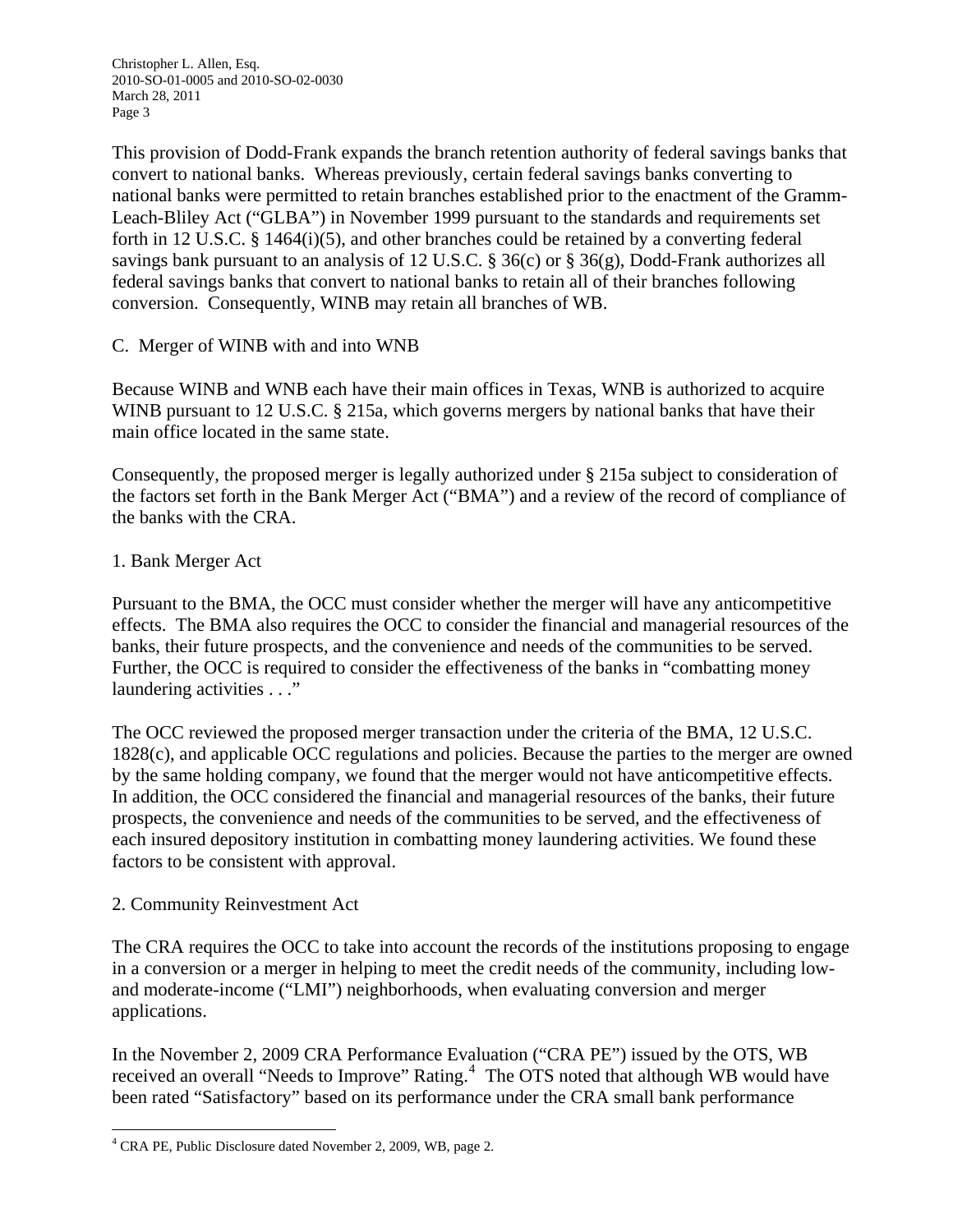criteria, the OTS reduced WB's CRA PE from "Satisfactory" to "Needs to Improve" as a consequence of unfair and deceptive practices related to WB's overdraft payment program ("ODP"). The OCC consulted with the OTS, as provided in the FFIEC Statement on Regulatory Conversions (July 1, 2009). The OTS advised the OCC that WB is adequately addressing the issues that resulted in the "Needs to Improve" rating.<sup>[5](#page-3-0)</sup> The OTS recently terminated an enforcement order relating to WB's ODP.

WNB's most recent CRA PE was issued on September 5, 2006. At that time, WNB was rated "Satisfactory." WNB received a "High Satisfactory," in the Lending Test and "Low Satisfactory" in the Investment and Service Tests. During 2010, the OCC determined that WNB had engaged in unfair and deceptive practices related to WNB's ODP program, and the OCC required WNB to undertake corrective actions. The OCC thoroughly reviewed WNB's efforts to correct issues relating to its ODP and considered WNB's performance under the CRA, including during the period after issuance of the 2006 CRA PE. WNB also committed to take actions to enhance its CRA performance. WNB committed to employ an experienced CRA Compliance Officer to oversee and improve WNB's record of compliance with CRA.

We conclude that the performance records of WB and WNB under the CRA, as well as their compliance with enforcement actions relating to their ODPs, are consistent with approval of the conversion and merger applications, subject to the conditions set forth below.

#### D. Branch Retention after Merger

WNB's main office is located in Texas, and it has branches in Illinois, Indiana, Maryland, North Carolina, Ohio, Pennsylvania, Texas, Virginia, and West Virginia. WINB's main office is located in Texas, and it has branches in Alabama, Florida, Georgia, Kentucky, Louisiana, Mississippi, New York, South Carolina and Texas. The Resulting Bank has requested approval to retain the main office of WNB and its branches, and to retain as branches the main office and branches of WINB.

# 1. Retention of WNB's Main Office and Branches

Under 12 U.S.C. § 36(b)(2)(C), the Resulting Bank may retain WNB's branches unless state law would prohibit a state bank following a merger from retaining such branches. For purposes of § 36(b), the Resulting Bank is "situated" in all the states in which the participating banks were located.<sup>[6](#page-3-1)</sup> Pursuant to section 36(b)(2)(C), the Resulting Bank may retain and operate any branch WNB had before the merger unless state law would prohibit a state bank from retaining such branches following a merger. There is no provision in any of the states' laws that prohibits a statechartered bank, following a merger with another bank, from retaining its own similarly situated branches in the state. Therefore, the Resulting Bank may retain WNB's branches under section  $36(b)(2)(C)$ .

<span id="page-3-0"></span> $\overline{a}$ <sup>5</sup> *See* OTS Orders WN 10-017 (April 23, 2010) and WN 11-002 (February 3, 2011) 6 *See* #2010-203 (October 6, 2010) and #2010-202 (October 6, 2010)

<span id="page-3-1"></span>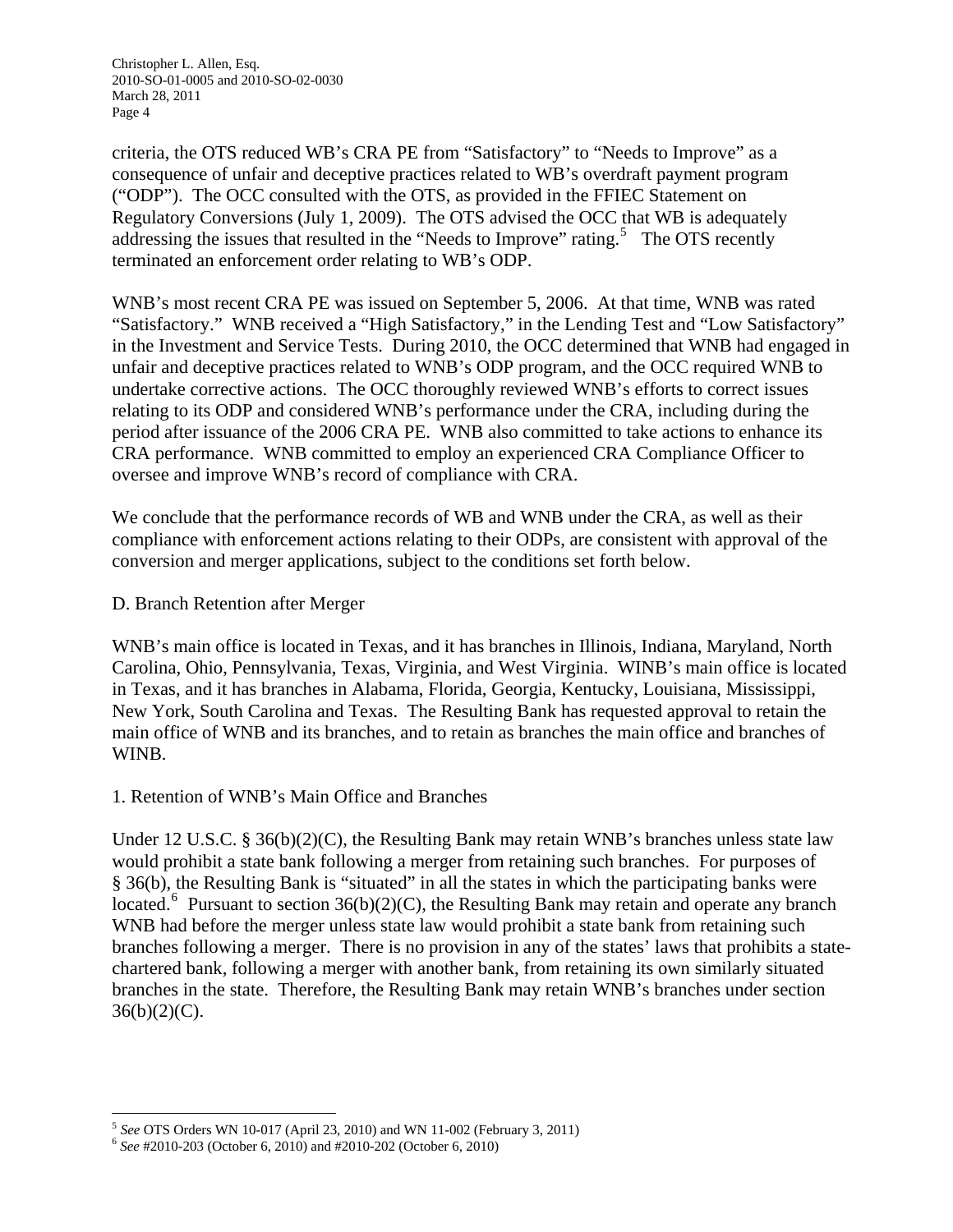#### 2. Retention of WINB's Branches

Under 12 U.S.C. § 36(b)(2)(A), the Resulting Bank may retain as branches WINB's main office and branches if the Resulting Bank could establish them as new branches of the Resulting Bank, including through acquisition, under section 36(c) and state branching law incorporated therein. Under § 36(c) a national bank is authorized to establish new branches at any location within the state in which the bank is situated if such is authorized to state banks by the statutory law of the state in question. For purposes of 12 U.S.C. § 36(c), a national bank is considered "situated" in any state in which it has its main office or a branch, and, as previously noted, following a merger, a national bank is situated in any state in which any of the parties to the merger had a main office or a branch. Consequently, the OCC must evaluate a national bank's branch retention request in the context of the statutory law of the specific state in question.

Since the Resulting Bank is situated in all states in which the participating banks were located, the Resulting Bank is situated for purposes of 12 U.S.C. § 36(c) in the states in which WB had branches -- Alabama, Florida, Georgia, Kentucky, Louisiana, Mississippi, New York, South Carolina, and Texas. The OCC reviewed the branching laws of each of the above states and concluded that all state requirements applicable under 12 U.S.C. § 36(c) have been met.<sup>[7](#page-4-0)</sup> Therefore, the Resulting Bank may retain WINB's main office and branches in each of these states upon consummation of the merger.

### IV. Conditions

The approvals are subject to the following conditions:

1. WINB shall merge with and into WNB immediately after the conversion of WB.

2. Following the merger, WNB: (i) shall give the Houston Field Office at least sixty (60) days prior notice of its intent to significantly deviate or change from its business plan or operations and (ii) shall obtain the OCC's written determination of no objection before it engages in any significant deviation or change from its business plan or operations.<sup>[8](#page-4-1)</sup> The OCC may impose additional conditions it deems appropriate in a written determination of no objection to WNB's notice. This condition shall remain in effect for three years.

3. Within ninety (90) days after the merger of WINB with and into WNB, WNB shall employ a sufficiently experienced CRA Compliance Officer ("CRA Officer") to oversee and improve WNB's record of compliance with CRA. The CRA Officer shall be responsible for ongoing oversight of WNB's compliance with CRA and shall be vested with sufficient authority to fulfill

<span id="page-4-0"></span> $\overline{a}$ 7 Ala. Code § 5-5A-20(a); Fla. Stat. § 658.26(2)(a); Ga. Code Ann. § 7-1-601(a)(2); Ky. Rev. Stat. Ann. § 286.3-180(2); La. Rev. Stat. Ann. § 6:506(C); Miss. Code Ann. §§ 81-7-7(2)(b), 81-7-8; N.Y. Banking Law § 105; S.C. Code Ann. §§ 34-3-850(A),(B); Tex. Fin. Code Ann. § 32.301(c).

<span id="page-4-1"></span><sup>&</sup>lt;sup>8</sup> For purposes of this Significant Deviation Requirement, the phase "significantly deviate" and "significant deviation" shall be construed in light of the guidance provided in Appendix G (Significant Deviations After Opening) of the "Charters" booklet of the *Comptroller's Licensing Manual* (February 2009), and any subsequent revisions. The requirement that WNB obtain the OCC's prior written determination of no supervisory objection to a significant deviation does not apply to transactions for which WNB is required by statute or regulation to seek formal prior written OCC approval or no objection.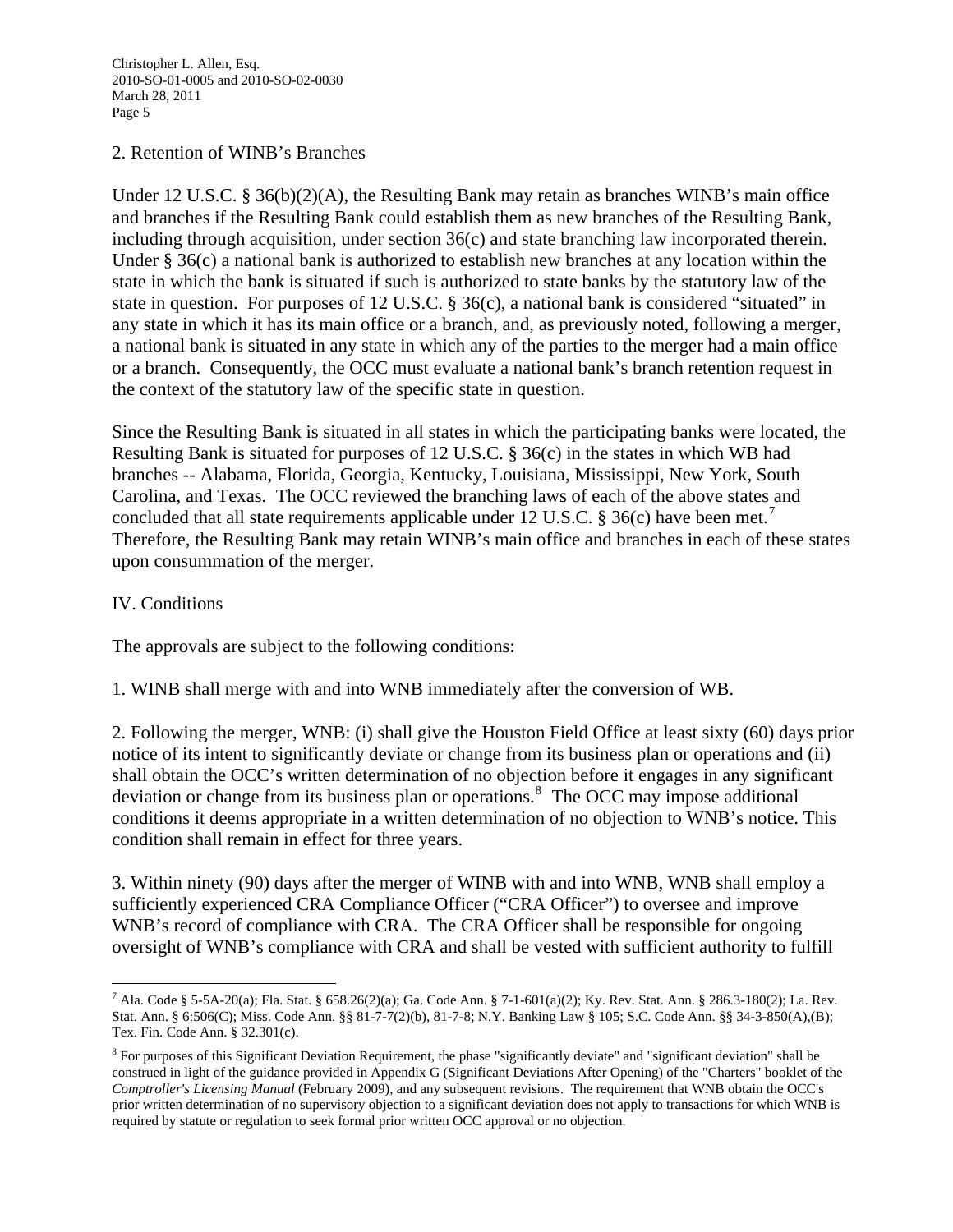the duties and responsibilities of the position. Within ninety days (90) of the CRA Officer's employment, the CRA Officer shall submit to the OCC for approval a three (3) year, Board approved CRA Compliance Plan ("Plan"). The Plan shall detail WNB's plans for meeting the credit needs of its local communities, establish specific goals under which WNB's performance under the Plan can be measured, and include efforts to prevent future violations of law that may have a negative impact on the Bank's CRA rating. The Plan shall be reviewed on an annual basis. At the Bank's option, the Plan may be a formal CRA Strategic Plan in accordance with 12 C.F.R. § 25.27. Upon receiving the Board and the OCC's approval of the Plan, the Board shall immediately adopt, implement, and ensure WNB's ongoing adherence to the Plan. The CRA Officer shall also be responsible for ensuring compliance with the requirement of 12 C.F.R. § 25.43(b)(5) for the Bank to include in its public file a description of its current efforts to improve its performance in helping to meet the credit needs of its entire community, which shall be updated quarterly.

4. WNB shall implement the representations made in their letter to OCC dated March 24, 2011.

The conditions of this approval are conditions "imposed in writing by a Federal banking agency in connection with any action on any application, notice, or other request" within the meaning of 12 U.S.C. §1818 and, as such, are enforceable under 12 U.S.C. §1818.

#### V. Conclusions

For the reasons set forth above, and subject to the commitments and representations made in the applications and by representatives of WNB, WB and WINB and the section 1818 conditions detailed previously in this letter, the OCC hereby approves:

1) The conversion of WB to a national bank, to be known as WINB, with its main office in Refugio, Texas, and retention by WINB of all of the branches of WB;

2) The merger of WINB into WNB;

3) The retention by WNB of its branches and the retention of the main office and branches of WINB as branches.

#### VI. Pre-consummation Requirements

WB must notify the OCC if the facts described in the filing materially change at any time prior to consummation of the conversion. Any changes to the executive officers or directors must receive a "no objection" from the OCC.

Upon completion of all steps required to convert to a national banking association, submit the "Conversion Completion Certification" (enclosed) certifying that you have done so.

As a reminder, the Southern District Licensing Office must be advised in writing 10 days in advance of the desired effective date for the conversion and merger so that the OCC may issue the necessary conversion authorization and merger certification letters.